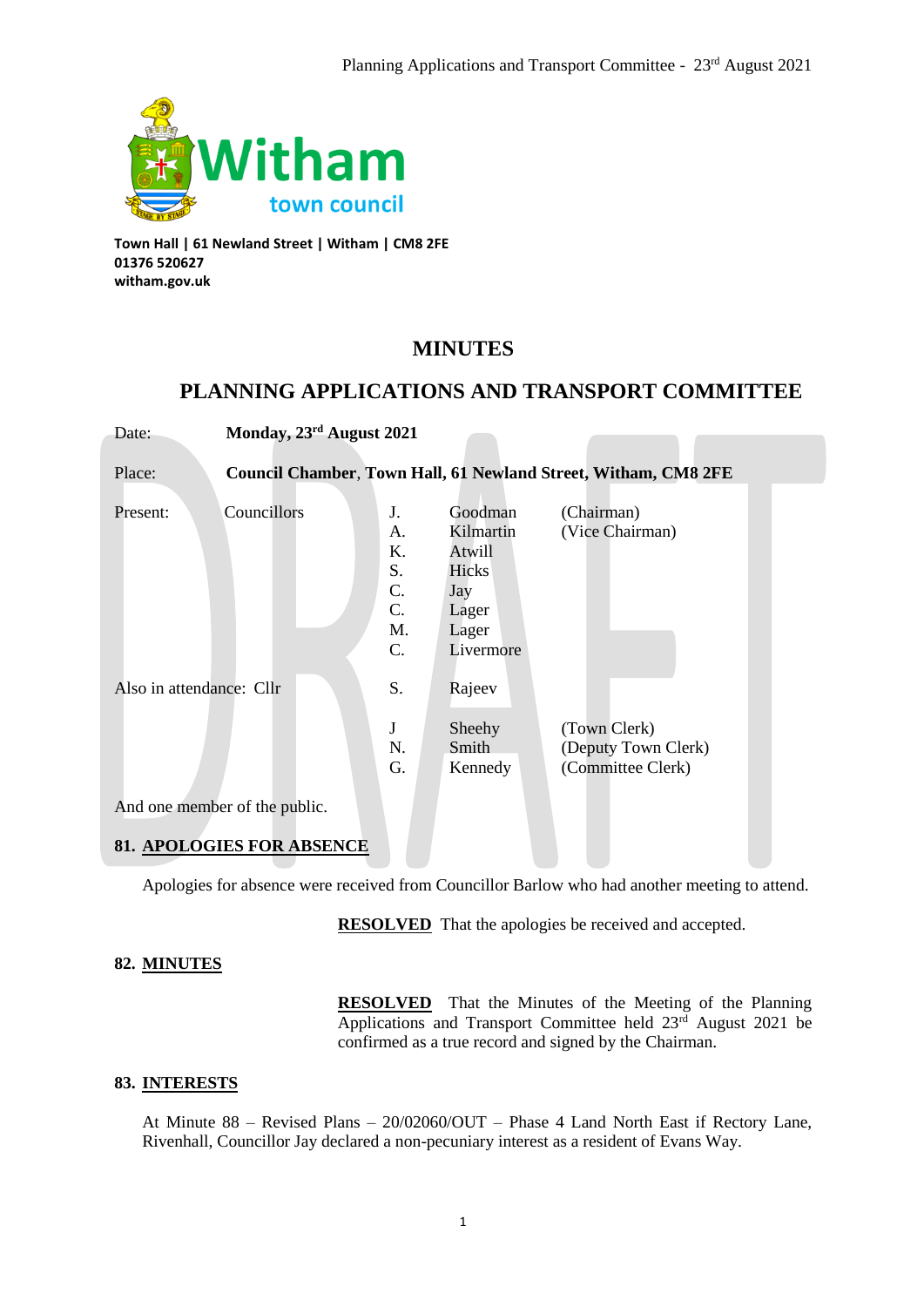# **84. QUESTIONS AND STATEMENTS FROM THE PUBLIC**

No comment was made by the member of the public present.

#### **85. CLERK'S REPORT**

**86. PART 1 APPLICATIONS** 

The Planning Officer advised that a request had been received for six street names for the new development off Conrad Road. This matter would be discussed at the next Meeting and it might be appropriate in view of the community orchard that had once been established in this location to consider types of apples such as Bramley, Pippin, etc.

### **RESOLVED** That the information be received and noted.

| 00. <u>I ANI I AH LILLA HUND</u> |                                                                                                                                                                                                                                                                                                                                                                                                                                                |  |  |  |  |
|----------------------------------|------------------------------------------------------------------------------------------------------------------------------------------------------------------------------------------------------------------------------------------------------------------------------------------------------------------------------------------------------------------------------------------------------------------------------------------------|--|--|--|--|
| 21/02289/LBC                     | <b>118 Newland Street, Witham</b>                                                                                                                                                                                                                                                                                                                                                                                                              |  |  |  |  |
|                                  | Installation of log burner and associated flue to main fireplace<br>in living room<br><b>NO OBJECTION</b> subject to the advice of the Listed<br><b>Buildings Officer</b>                                                                                                                                                                                                                                                                      |  |  |  |  |
| 21/02453/HH                      | 26 Chelmer Road, Witham<br>Single storey rear and side extension<br><b>NO OBJECTION</b>                                                                                                                                                                                                                                                                                                                                                        |  |  |  |  |
| 87. PART 2 APPLICATIONS          |                                                                                                                                                                                                                                                                                                                                                                                                                                                |  |  |  |  |
| 21/02385/HH                      | <b>42 Blunts Hall Road, Witham</b><br>Part ground floor and first floor front extension, first floor side<br>extension over existing garage and extensions, ground floor<br>rear extension over existing extension<br>Members were mindful for the potential of change of street<br>scene and that the extension could be unsympathetic to the<br>neighbouring property but on balance agreed to offer no<br>objection.<br><b>NO OBJECTION</b> |  |  |  |  |
| 21/02170/FUL                     | 59 Rowan Way, Witham<br>Demolition of existing single storey side extension, and<br>erection of two storey 2 bedroom dwelling                                                                                                                                                                                                                                                                                                                  |  |  |  |  |
|                                  | Members agreed that it would not be appropriate for<br>neighbouring residents' parking to be diminished by this<br>application.                                                                                                                                                                                                                                                                                                                |  |  |  |  |

**RECOMMEND REFUSAL** on the grounds of affecting neighbouring amenity, i.e. loss of parking provision contrary to RLP 17 and LPP29f of the emerging Local Plan.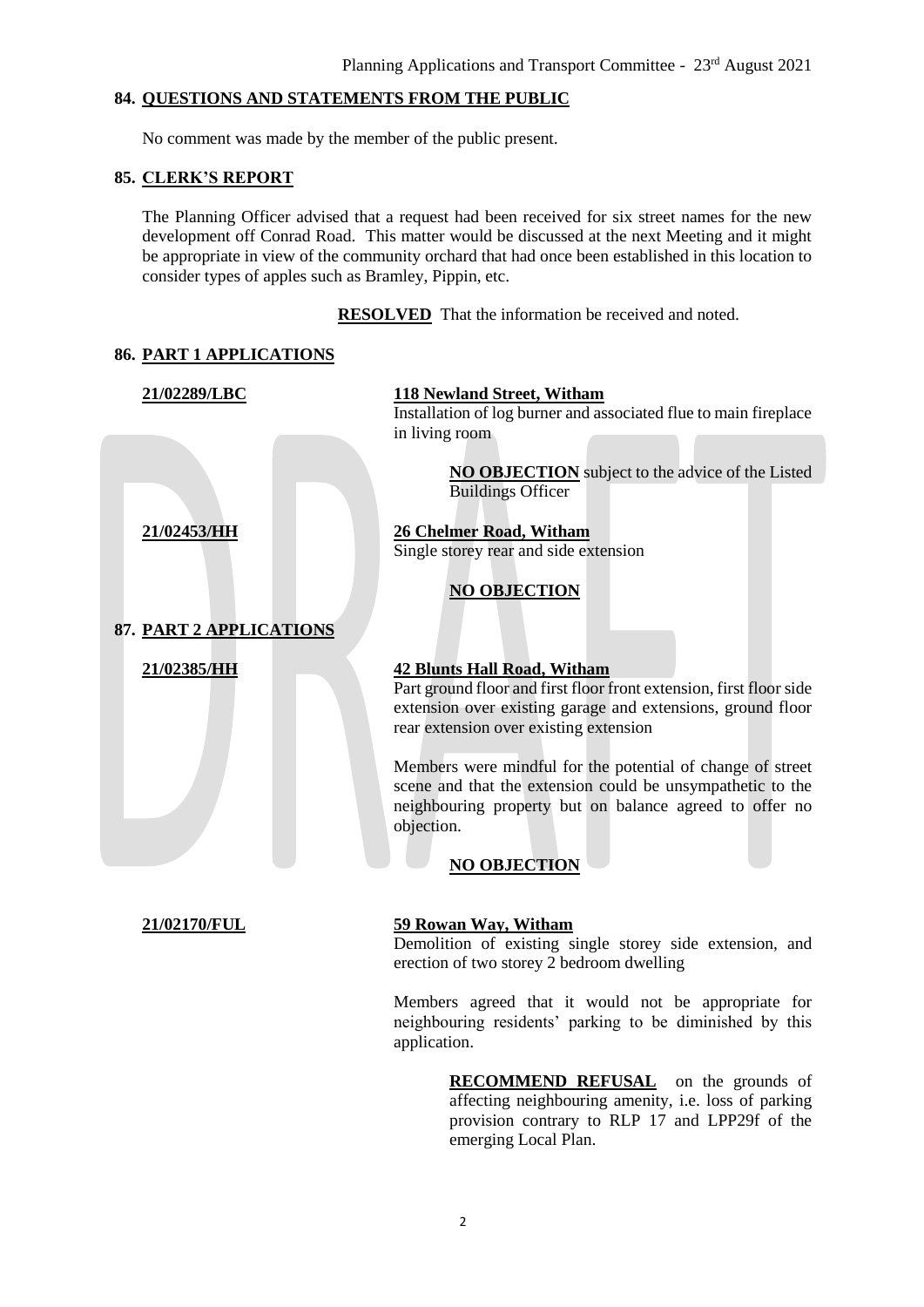| 21/02473/TPOCON                          | 26 Newland Street, Witham<br>Notice of intent to carry out works to tree in a Conservation<br>Area                                                                                                             |  |  |  |
|------------------------------------------|----------------------------------------------------------------------------------------------------------------------------------------------------------------------------------------------------------------|--|--|--|
|                                          | The Tree Warden had advised that whilst the bay tree could<br>be managed as the trees would be replaced as part of the<br>garden renovation, no objections should be offered.                                  |  |  |  |
|                                          | <b>NO OBJECTION</b> subject to the trees being replaced<br>and the advice of the District Council's Landscape<br>Officer.                                                                                      |  |  |  |
| 21/02520/TPO                             | 10 Hollybank, Witham<br>Notice of intent to carry out works to tree protected by Tree<br>Preservation Order $6/76$ – Cut down to ground level 1 Lime<br>tree                                                   |  |  |  |
|                                          | The Tree Warden advised of the importance to manage this<br>tree rather than felling.                                                                                                                          |  |  |  |
|                                          | <b>RECOMMEND REFUSAL</b> on the grounds that<br>felling the lime tree would be inappropriate and it<br>should be re-pollarded. There would be no objection<br>to the other works contained in the application. |  |  |  |
| 21/02352/FUL                             | Portakabin Site Accommodation, Freebournes Road,                                                                                                                                                               |  |  |  |
|                                          | Witham<br>Erection of single storey workshop building comprising<br>450sqm of B8 floor space                                                                                                                   |  |  |  |
|                                          | Members welcomed the proposal.                                                                                                                                                                                 |  |  |  |
|                                          | <b>RECOMMEND APPROVAL</b>                                                                                                                                                                                      |  |  |  |
| 88. REVISED PLANS/ADDITIONAL INFORMATION |                                                                                                                                                                                                                |  |  |  |
| 20/02060/OUT                             | <b>Phase 43 Land North of Rectory Lane, Rivenhall</b>                                                                                                                                                          |  |  |  |

Councillor Jay declared a non-pecuniary interest as a resident of Evans Way.

Members reiterated the issues of concern including access issues and in particular medical facilities. It was pointed out that whilst a sum is allocated from the Section 106 agreement to the NHS this would only cover a new building, not the fitting out or staffing costs. North Ward lacks amenities and there was no provision to remedy this situation. Members felt powerless to prevent this application even though there was now a 5.4 year supply of housing stock.

> **RESOLVED** That the original decision to recommend the application for refusal should stand.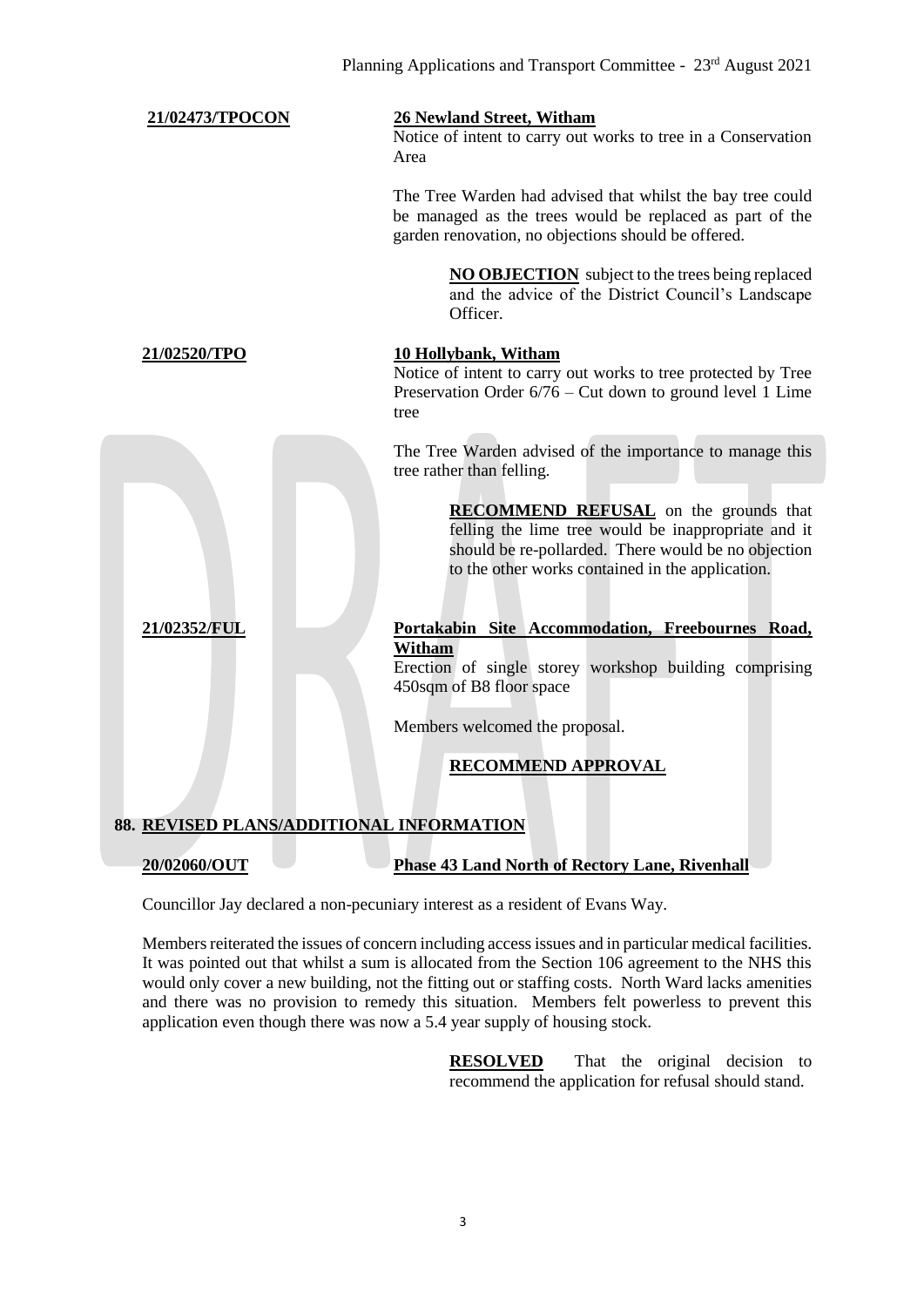#### **20/01916/FUL Land Rear of 51 – 57 Newland Street, Witham**

It was noted that there was just a minor amendment to the position of one of the dwellings.

**RESOLVED** That the original decision to support the application subject to provisos relating to bin storage, sound proofing, zero carbon approach and archaeological survey stands.

#### **89. PROPOSED 5G TELECOMMUNICATIONS INSTALLATION FOR H3G UK**

A letter was received from WHP Telecoms Ltd regarding the proposed installation of a 15m telecoms monopole.

The Planning Officer explained that this application would be considered at the next Planning Meeting.

**RESOLVED** That the letter be received and noted.

# **90. DECISIONS**

The decisions on Planning Applications pertaining to Witham were received.

**RESOLVED** That the decisions be received and noted.

# **91. TEMPORARY CLOSURE OF FOOTPATH 124**

Details of the temporary closure of Footpath 124 from the Park to the River Walk were received.

Members were informed that the Gimsons Review Group had recently met and discussed inter alia the closure of the footpath which will cause a problem to residents. It had been agreed that an urgent meeting should be arranged between the Gimsons Review Group and Bellway Homes to discuss the myriad of issues arising from this application.

It was pointed out that contractors on the site had lit bonfires which was unacceptable.

**RESOLVED** That the details be received and information noted.

### **92. NATIONAL PLANNING POLICY FRAMEWORK**

Details of the revised National Planning Policy Framework were received.

**RESOLVED** That the details of the revised National Planning Policy Framework be received.

#### **93. NEIGHBOURHOOD PLAN STEERING GROUP**

The Notes from the Neighbourhood Plan Steering Group Meeting held  $3<sup>rd</sup>$  August 2021 were received.

**RESOLVED** That the Notes be received and noted.